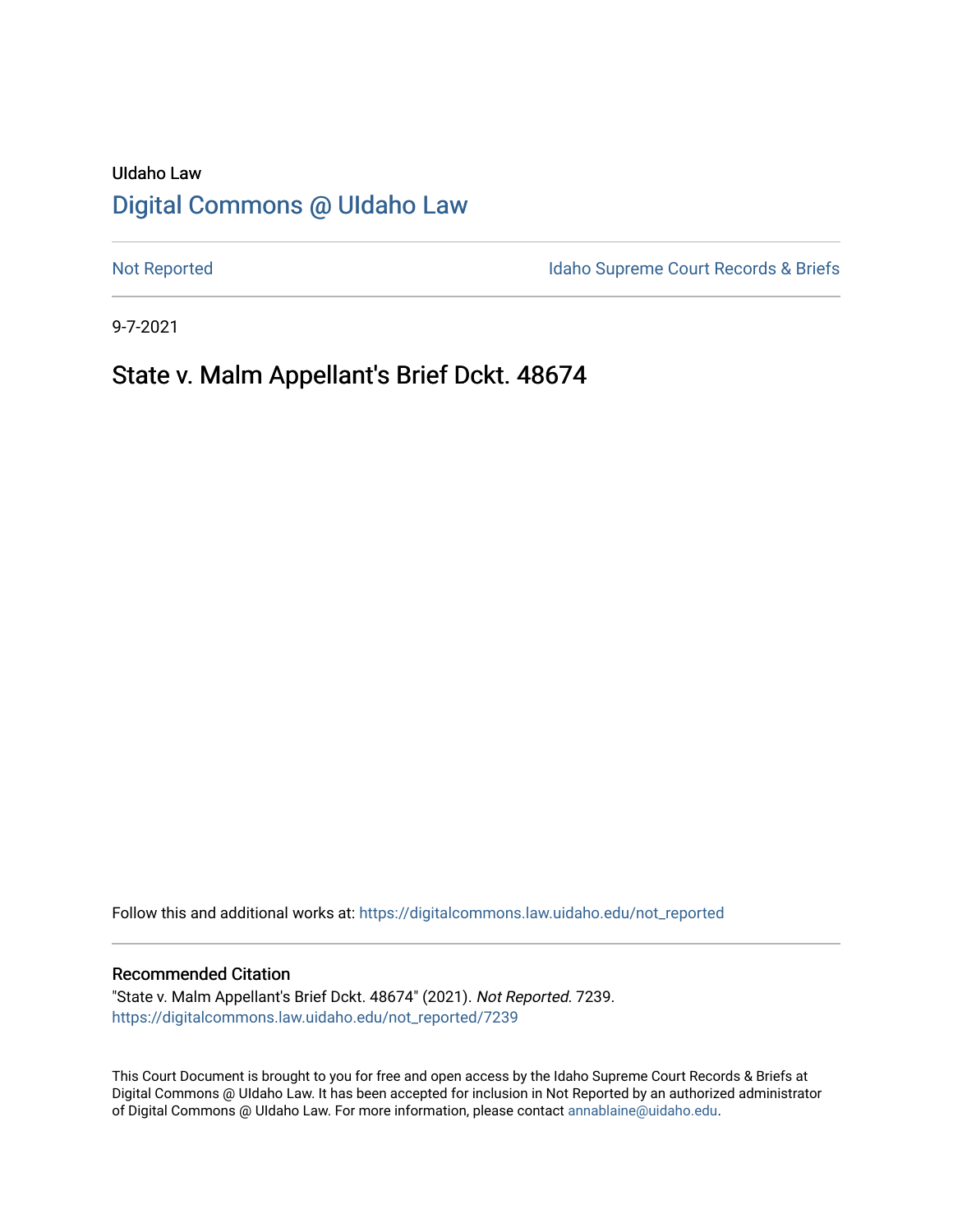Electronically Filed 9/7/2021 1:20 PM Idaho Supreme Court Melanie Gagnepain, Clerk of the Court By: Brad Thies, Deputy Clerk

ERIC D. FREDERICKSEN State Appellate Public Defender I.S.B. #6555

JASON C. PINTLER Deputy State Appellate Public Defender I.S.B. #6661 322 E. Front Street, Suite 570 Boise, Idaho 83702 Phone: (208) 334-2712 Fax: (208) 334-2985 E-mail: documents@sapd.state.id.us

### IN THE SUPREME COURT OF THE STATE OF IDAHO

| STATE OF IDAHO,       |                                   |
|-----------------------|-----------------------------------|
| Plaintiff-Respondent, | NO. 48674-2021                    |
|                       | KOOTENAI COUNTY NO. CR28-20-17334 |
| V.                    |                                   |
| AARON WARREN MALM,    | <b>APPELLANT'S BRIEF</b>          |
| Defendant-Appellant.  |                                   |
|                       |                                   |

#### STATEMENT OF THE CASE

#### Nature of the Case

Aaron Malm pleaded guilty to felony domestic violence and was sentenced to a unified term of five years, with two and one-half years fixed. He asserts the district court abused its discretion by failing to retain jurisdiction, in light of the mitigating factors that exist in his case.

## Statement of the Facts & Course of Proceedings

The State charged Mr. Malm with attempted strangulation, felony domestic battery, malicious injury to property, and false imprisonment. (R., pp.44-46.) Pursuant to an agreement with the State, Mr. Malm pleaded guilty to felony domestic battery, the State agreed to dismiss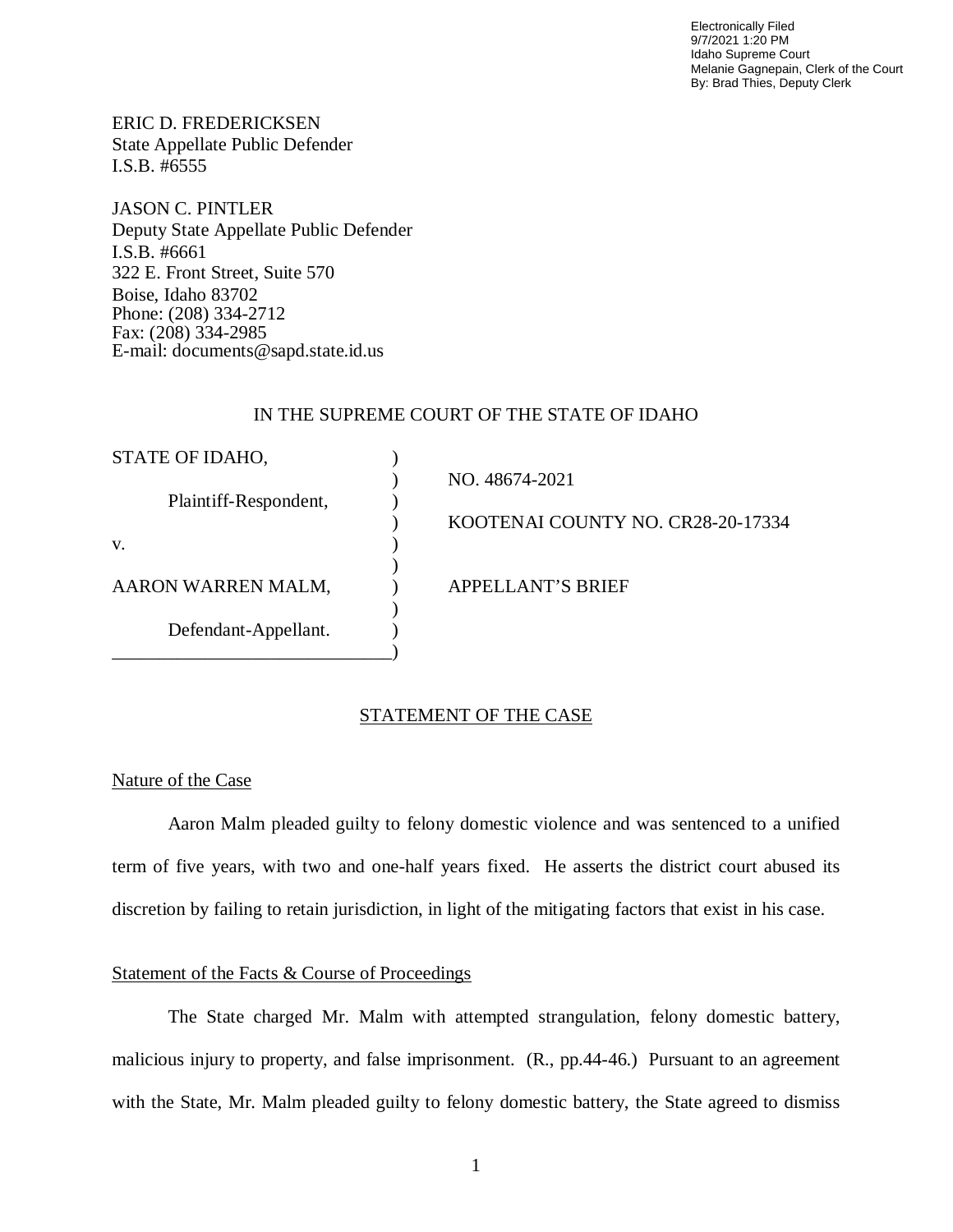the remaining charges, and the parties were free to argue for whatever sentence they believed appropriate. (R., pp.49-51, 55-56; Tr., p.5, L.23 – p.17, L.18.)

The State asked the district court to sentence Mr. Malm to a unified term of ten years, with five years fixed (Tr., p.33, Ls.15-21), while Mr. Malm asked the court to impose a unified term of five years, with two and one-half years fixed, and to either suspend the sentence and place Mr. Malm on probation, or retain jurisdiction (Tr., p.39, Ls.14-22). The district court sentenced Mr. Malm to a unified term of five years, with two and one-half years fixed, but declined to place Mr. Malm on probation or retain jurisdiction. (R., pp.61-63; Tr., p.44, Ls.4- 10.) Mr. Malm filed a timely Notice of Appeal. (R., pp.66-69.)

#### ISSUE

Did the district court abuse its discretion by failing to retain jurisdiction, in light of the mitigating factors present in Mr. Malm's case?

#### ARGUMENT

## The District Court Abused Its Discretion By Failing To Retain Jurisdiction, In Light Of The Mitigating Factors Present In Mr. Malm's Case

Mr. Malm asserts that, given any view of the facts, the district court abused its discretion by failing to retain jurisdiction and allow him to participate in a rider program. Where a defendant contends that the sentencing court imposed an excessively harsh sentence, the appellate court will conduct an independent review of the record considering the nature of the offense, the character of the offender, and the protection of the public interest. The governing criteria or objectives of criminal punishment are: (1) protection of society; (2) deterrence of the individual and the public generally; (3) the possibility of rehabilitation; and (4) punishment or retribution for wrongdoing. The decision whether to retain jurisdiction in left to the sound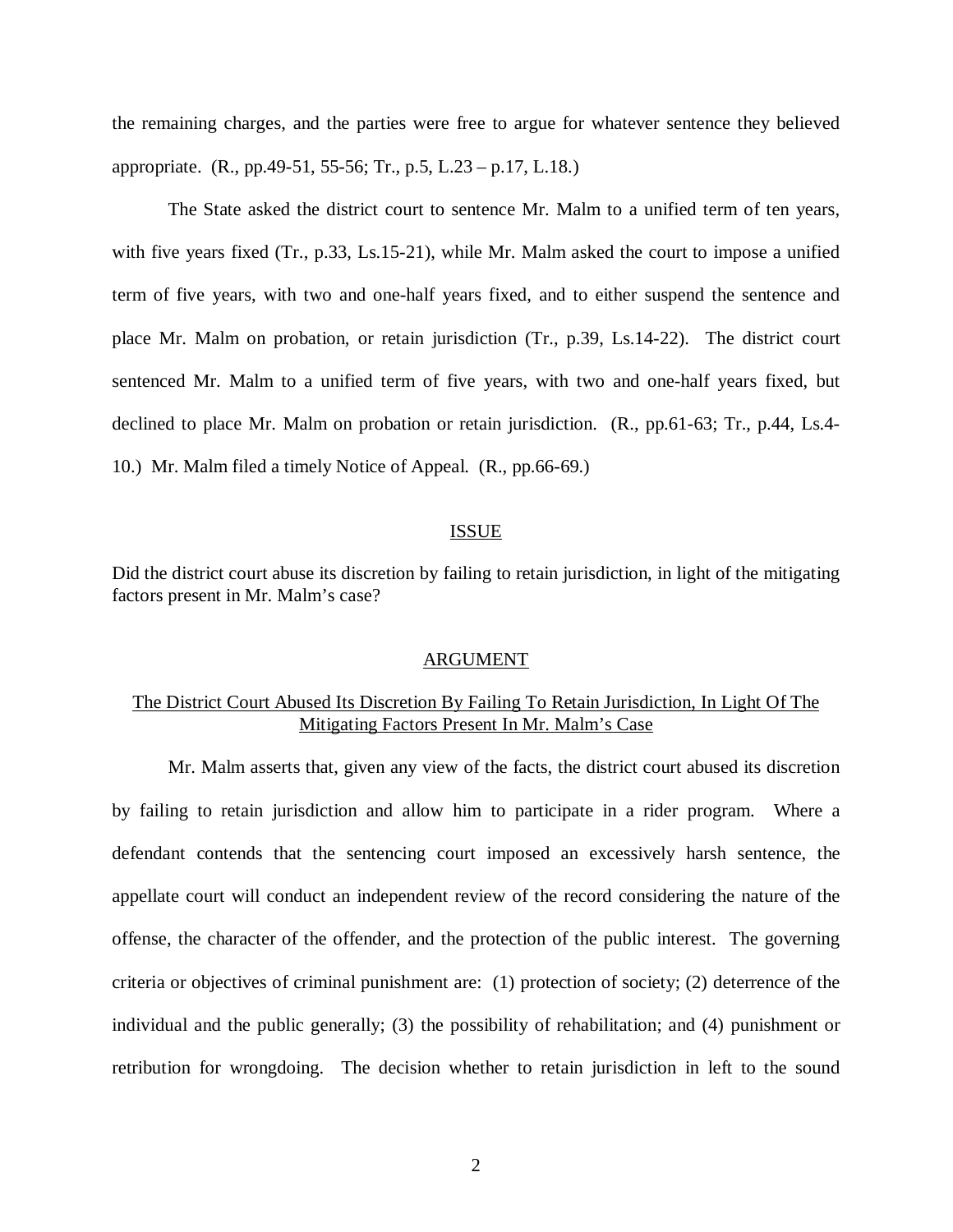discretion of the sentencing court, and such decisions are reviewed on appeal under the abuse of discretion standard.

Not long after graduating from high school, Aaron Malm decided he wanted to serve his country, and he joined the U.S. Army.  $(PSI, pp.22-23.)^1$  $(PSI, pp.22-23.)^1$  He served as mechanic, and was honorably discharged as a corporal and team leader in 2015. (PSI, p.22.) Unfortunately, Mr. Malm developed an addiction to alcohol while he was in the Army, and he continued drinking after his term of service ended. (PSI, pp.9, 13.) Mr. Malm attended a 30-day inpatient program through the Veteran's Administration, and was participating in an aftercare program through the Spokane V.A., but stopped attending in February of 2020 due to the COVID-19 pandemic. (PSI, pp.10, 21.) Around the same time, Mr. Malm was laid off from his job, also due to the pandemic. (PSI, p.23.) Out of a job and unable to attend treatment, Mr. Malm's drinking took a hold of his life. (PSI, p.21.)

Mr. Malm's mother, grandmother, and sister, informed the PSI writer that they support Mr. Malm, but recognize that he becomes an angry and sometimes violent person when he is drinking, and he needs to participate in more inpatient treatment for his addiction. (PSI, pp.20- 22, 41-42.) Even Mr. Malm's victim, a woman with whom he had been in a dating relationship for three months prior to the incident, acknowledged that Mr. Malm had generally been "'patient and kind,'" but he just "'snapped'" when he attacked her. (PSI, pp.20-21.) Mr. Malm admitted that he was under the influence of alcohol throughout the day of his offense. (PSI, pp.9, 17-18.)

Fortunately, Mr. Malm recognizes both the harm that he caused, and the reality that he needs treatment for his addiction, and he wants to live an alcohol-free life. (PSI, pp.12-13, 18,

<span id="page-3-0"></span><sup>&</sup>lt;sup>1</sup> Citations to the Presentence Investigation Report and its attached documents will include the designation "PSI," and the page numbers associated with the 42-page electronic file containing those documents.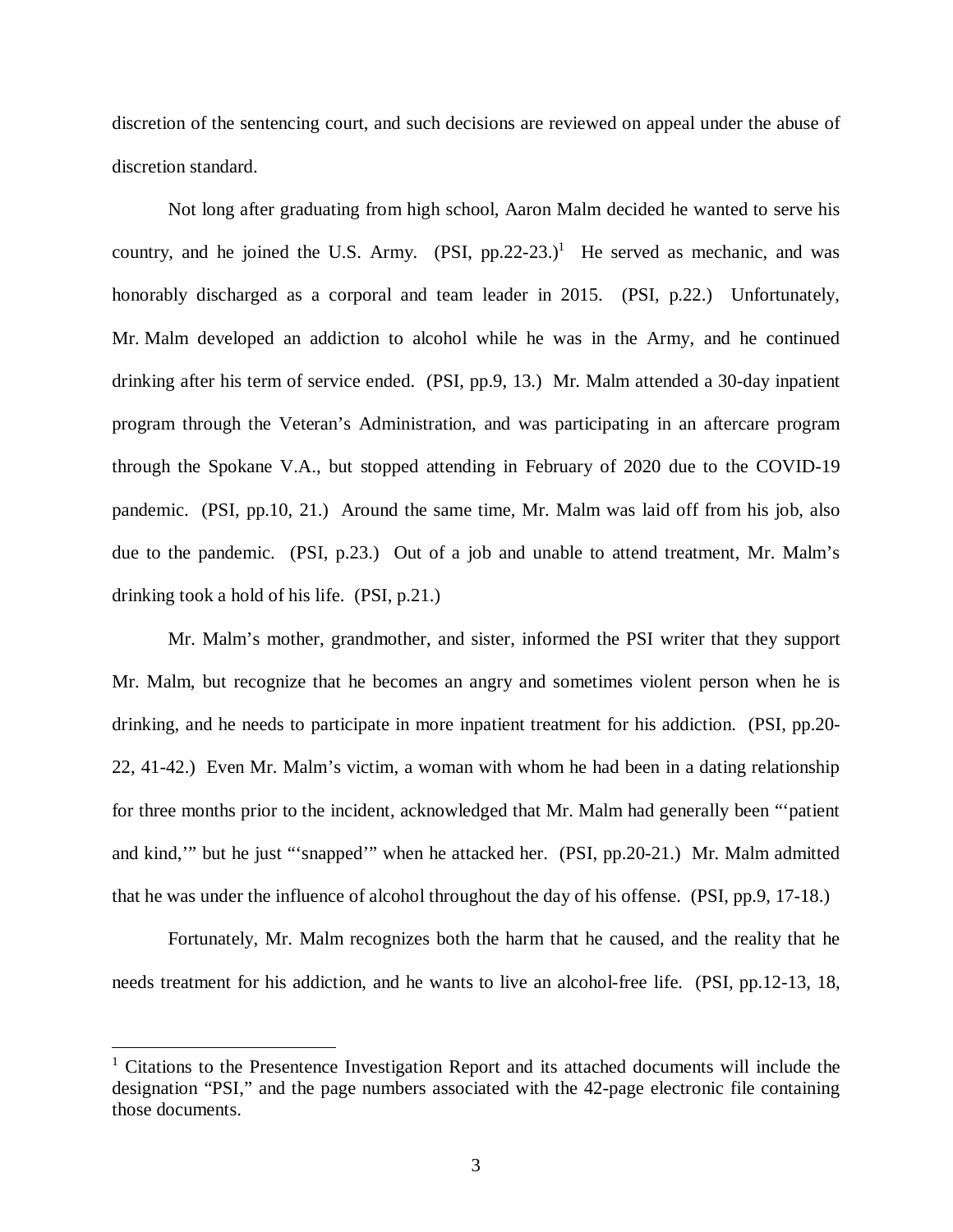21-22.) Mr. Malm informed the PSI writer that it was hard to live with his actions, and that thinking about what he has done makes him ill. (PSI, p.18.) He acknowledged that he was intoxicated when he committed his crime, and that he needs to return to counseling and seek a support group in order to remain sober in the future. (PSI, pp.17, 27.) During his sentencing hearing, Mr. Malm took responsibility for his actions, and expressed remorse and his desire for treatment:

 At this point, I don't believe it's any secret to anyone present here today that I have been at war with my addiction to alcohol for several years now. There have been many bumps along that road, but an alarming number of people might label as wake-up calls and to some degree they were.

But this time around is different. This time I hurt someone very close to my heart. Someone that I love and care about more than anything. This time I'm awake. I will not stand here and tell you that this is not my fault. I will not stand here and say that the alcohol made me do it. It was indeed a factor, but I was the one who chose to drink again knowing the risks therein. Reasons I did this, reasons that I relapsed this time are irrelevant, because at the end of the day, no one forced me to do anything.

It is my hope to impress upon the Court today my feelings of responsibility and also of determination. Regardless of the sentence that the Court deems fit to give me today, I want to let it be known that I will be taking full advantage of every resource available to me within these walls and without to ensure that no one or their families will ever have to feel at my hands the way that [the victim] and her family must be feeling now. For my children, for my own family, for everyone around me, and for myself, this is my promise to you.

Your Honor, this – I've been in treatment more than once for alcohol and – inpatient and outpatient. And someone asked me today what would be different this time around. And I always do good. I do really well for about six months, and I get complacent and get comfortable and I start making mistakes.

And I think the difference this time around is the motivation. The motivating factors have changed dramatically. This time I just  $-$  I became someone that's not me. That's not who I am. And I started to hurt people that I love, physically. And that's not – that's not the kind of person, the kind of man that I want to be.

 $(Tr., p.31, L.1 - p.32, L.20.)$  Mr. Malm ended his allocution by stating the following: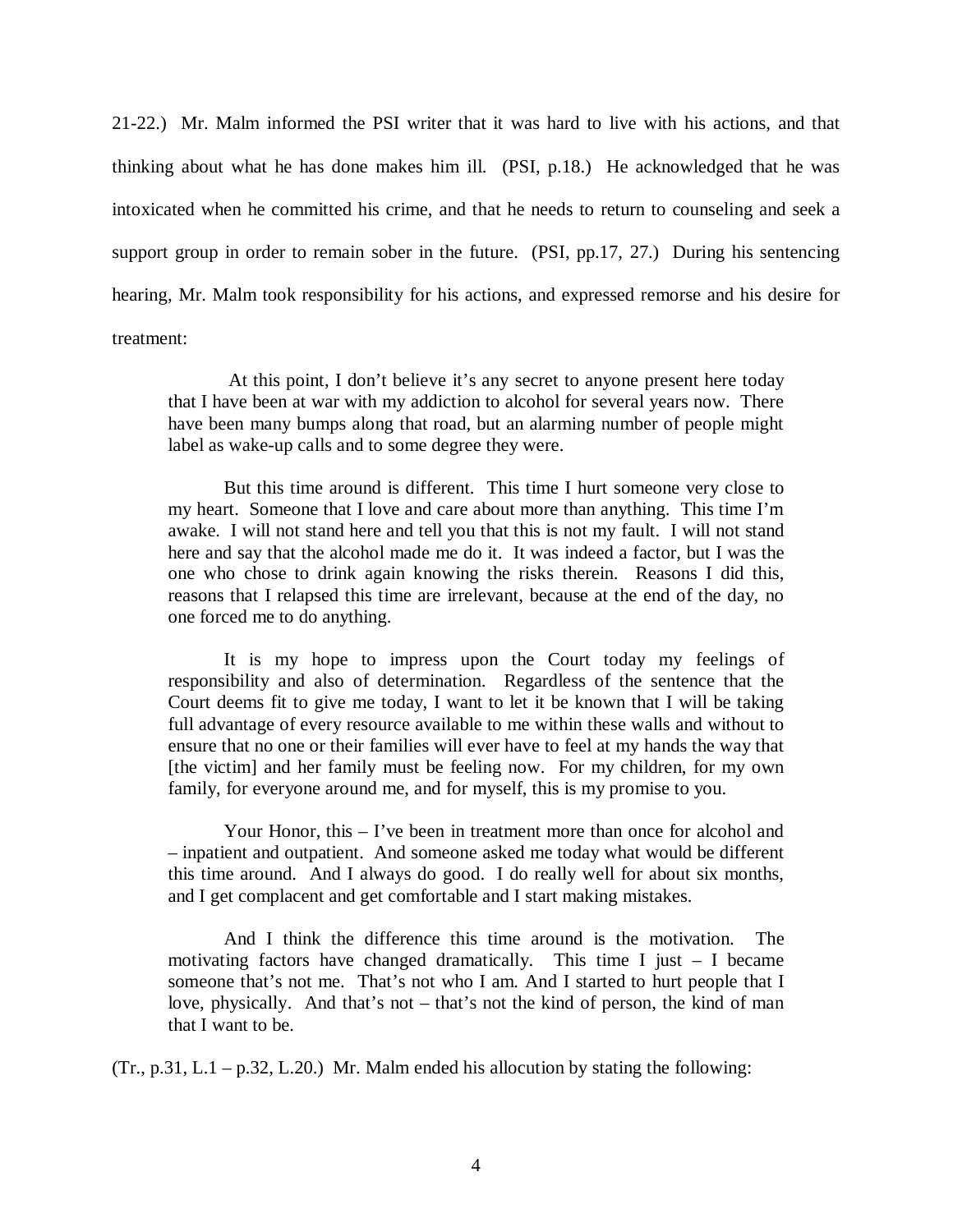My heart aches for [the victim] and her family. I don't have the words to say what I need to say to her, or the – only that I'm going to do whatever I can to stay moving forward to make sure that I don't ever let that happen again to anyone.

### $(Tr., p.33, Ls.6-11.)$

Idaho Courts recognize that alcohol addiction and the willingness to seek treatment, the support of family and friends, prior military service, and remorse for one's conduct, are all mitigating factors that should counsel a court to impose a less severe sentence. *See State v. Nice*, 103 Idaho 89 (1982); *State v. Shideler*, 103 Idaho 593 (1982); *State v. Alberts*, 121 Idaho 204 (Ct. App. 1991). In light of the mitigating factors that exist in this case, Mr. Malm asserts the district court abused its discretion by failing to retain jurisdiction, and affording Mr. Malm the opportunity to deal with his alcohol problem in a controlled setting, while allowing him the chance to demonstrate pro-social behaviors.

#### **CONCLUSION**

Mr. Malm respectfully requests that this Court vacate his sentence and remand his case to the district court with instructions to retain jurisdiction, or to otherwise reduce his sentence as this Court deems appropriate.

DATED this 7<sup>th</sup> day of September, 2021.

/s/ Jason C. Pintler JASON C. PINTLER Deputy State Appellate Public Defender